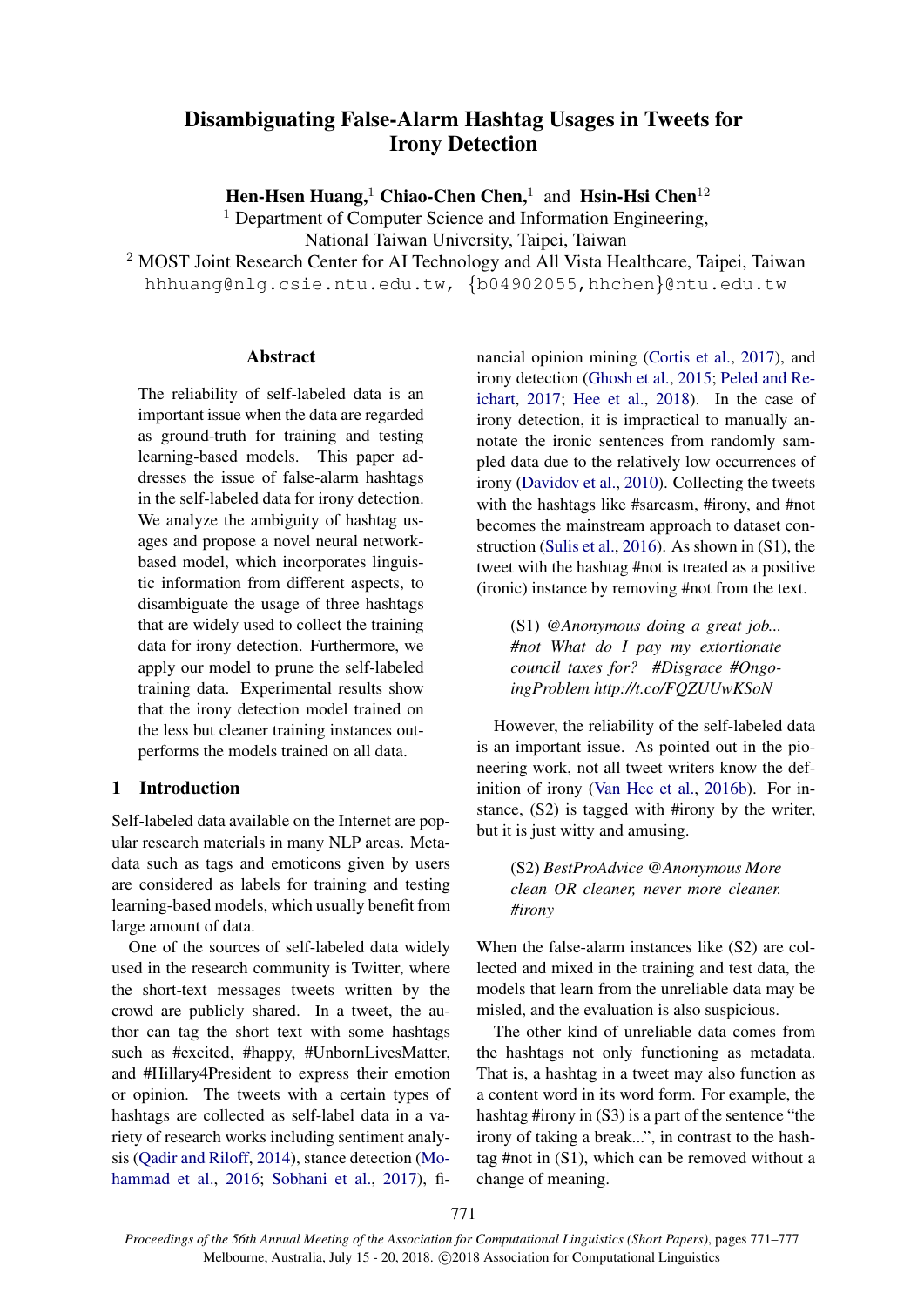(S3) *The #irony of taking a break from reading about #socialmedia to check my social media.*

When the hashtag plays as a content word in a tweet, the tweet is not a good candidate of selflabeled ironic instances because the sentence will be incomplete once the hashtag is removed.

In this work, both kinds of unreliable data, the tweets with a misused hashtag and the tweets in which the hashtag serves as a content word, are our targets to remove from the training data. Manual data cleaning is labor-intensive and inefficient [\(Van Hee et al.,](#page-6-2) [2016a\)](#page-6-2). Compared to general training data cleaning approaches [\(Malik](#page-5-8) [and Bhardwaj,](#page-5-8) [2011;](#page-5-8) [Esuli and Sebastiani,](#page-5-9) [2013;](#page-5-9) [Fukumoto and Suzuki,](#page-5-10) [2004\)](#page-5-10) such as boostingbased learning, this work leverages the characteristics of hashtag usages in tweets. With small amount of golden labeled data, we propose a neural network classifier for pruning the self-labeled tweets, and train an ironic detector on the less but cleaner instances. This approach is easily to apply to other NLP tasks that rely on self-labeled data.

The contributions of this work are three-fold: (1) We make an empirically study on an issue that is potentially inherited in a number of research topics based on self-labeled data. (2) We propose a model for hashtag disambiguation. For this task, the human-verified ground-truth is quite limited. To address the issue of sparsity, a novel neural network model for hashtag disambiguation is proposed. (3) The data pruning method, in which our model is applied to select reliable self-labeled data, is capable of improving the performance of irony detection.

The rest of this paper is organized as follows. Section [2](#page-1-0) describes how we construct a dataset for disambiguating false-alarm hashtag usages based on Tweets. In Section [3,](#page-2-0) our model for hashtag disambiguation is proposed. Experimental results of hashtag disambiguation are shown in Section [4.](#page-3-0) In addition, we apply our method to prune training data for irony detection. The results are shown in Section [5.](#page-3-1) Section [6](#page-4-0) concludes this paper.

# <span id="page-1-0"></span>2 Dataset

The tweets with indication hashtags such as #irony are usually collected as a dataset in previous works on irony detection. As pointed out in Section 1, the hashtags are treated as ground-truth for training and testing. To investigate the issue of false-alarm

| Hashtag  | <b>False-Alarm</b> | Irony | <b>Total</b> |
|----------|--------------------|-------|--------------|
| #not     | 196                | 346   | 542          |
| #sarcasm | 46                 | 449   | 495          |
| #irony   | 34                 | 288   | 322          |
| Total    | 276                | 1.083 | 1.359        |

<span id="page-1-2"></span>Table 1: Statistics of the Ground-Truth Data.

self-labeled tweets, the tweets with human verification are indispensable. In this study, we build the ground-truth based on the dataset released for SemEval 20[1](#page-1-1)8 Task  $3<sup>1</sup>$ , which is targeted for finegrained irony detection [\(Hee et al.,](#page-5-6) [2018\)](#page-5-6).

In the SemEval dataset, the tweets with one of the three indication hashtags #not, #sarcasm, and #irony, are collected and human-annotated as one of four types: verbal irony by means of a polarity contrast, other verbal irony, situational irony, and non-ironic. In other words, the false-alarm tweets, i.e., the non-ironic tweets with indication hashtags, are distinguished from the real ironic tweets in this dataset. However, the hashtag itself has been removed in the SemEval dataset. For example, the original tweet (S1) has been modified to (S4), where the hashtag #not disappears. As a result, the hashtag information, the position and the word form of the hashtag (i.e., not, irony, or sarcasm), is missing from the SemEval dataset.

(S4) *@Anonymous doing a great job... What do I pay my extortionate council taxes for? #Disgrace #OngoingProblem http://t.co/FQZUUwKSoN*

For hashtag disambiguation, the information of the hashtag in each tweet is mandatory. Thus, we recover the original tweets by using Twitter search. As shown in Table [1,](#page-1-2) a total of 1,359 tweets with hashtags information are adopted as the ground-truth. Note that more than 20% of selflabeled data are false-alarm, and this can be an issue when they are adopted as training or test data. For performing the experiment of irony detection in Section [5,](#page-3-1) we reserve the other 1,072 tweets in the SemEval dataset that are annotated as real ironic as the test data.

In addition to the issue of hashtag disambiguation, the irony tweets without an indication hashtag, which are regarded as non-irony instances in previous work, are another kind of misleading data for irony detection. Fortunately, the occurrence of such "false-negative" instances is insignificant due

<span id="page-1-1"></span><sup>1</sup> https://competitions.codalab.org/competitions/17468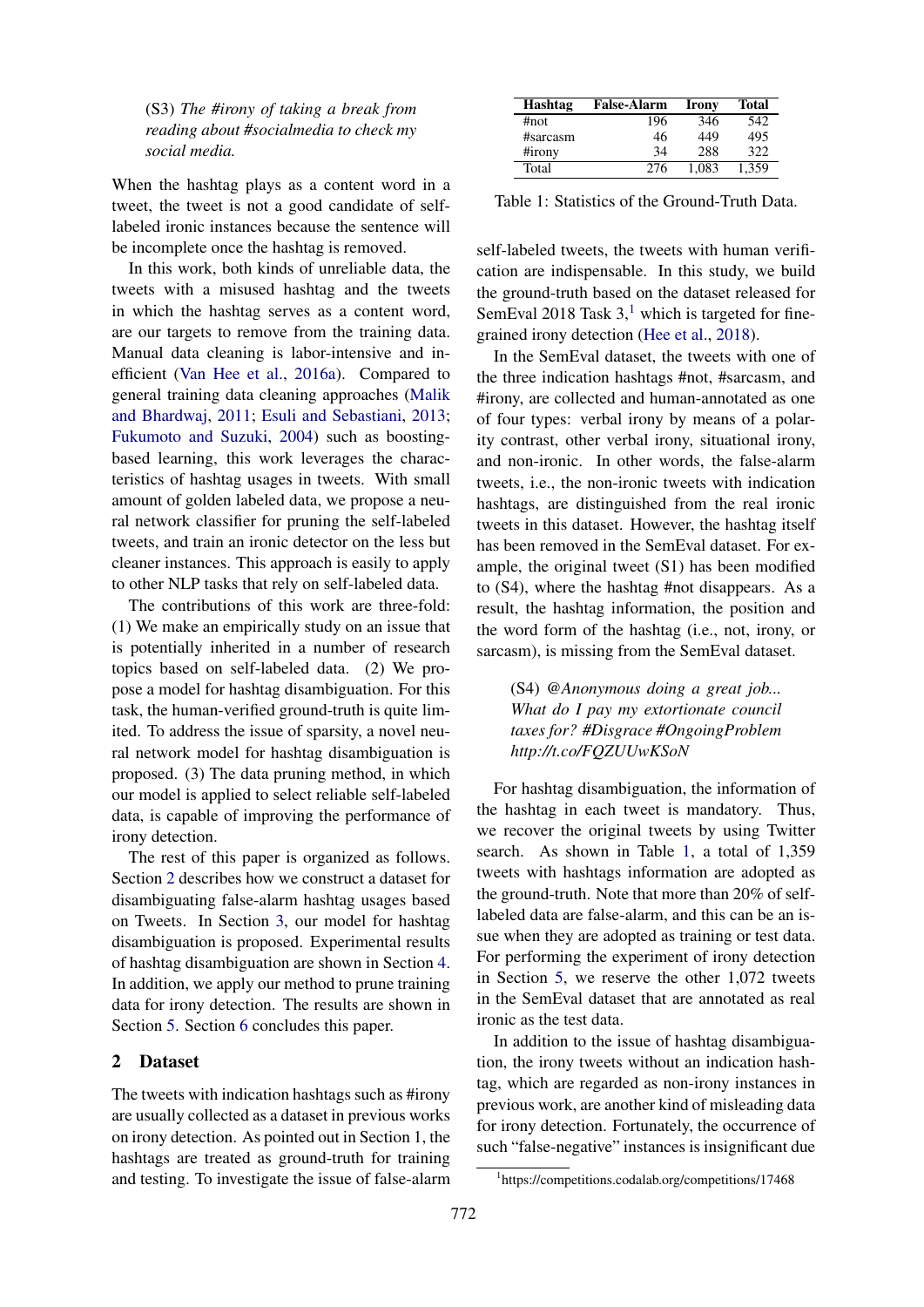

<span id="page-2-1"></span>Figure 1: Overview of Our Model for Hashtag Disambiguation.

to the relatively low occurrence of irony [\(Davidov](#page-5-7) [et al.,](#page-5-7) [2010\)](#page-5-7).

#### <span id="page-2-0"></span>3 Disambiguation of Hashtags

Figure [1](#page-2-1) shows our model for distinguishing the real ironic tweets from the false-alarm ones. Given an instance with the hashtag #irony is given, the preceding and the following word sequences of the hashtag are encoded by separate sub-networks, and both embeddings are concatenated with the handcrafted features and the probabilities of three kinds of part-of-speech (POS) tag sequences. Finally, the sigmoid activation function decides whether the instance is real ironic or false-alarm. The details of each component will be presented in the rest of this section.

Word Sequences: The word sequences of the context preceding and following the targeting hashtag are separately encoded by neural network sentence encoders. The Penn Treebank Tokenizer provided by NLTK [\(Bird et al.,](#page-5-11) [2009\)](#page-5-11) is used for tokenization. As a result, each of the left and the right word sequences is encoded as a embedding with a length of 50.

We experiments with convolution neural network (CNN) [\(Kim,](#page-5-12) [2014\)](#page-5-12), gated recurrent unit (GRU) [\(Cho et al.,](#page-5-13) [2014\)](#page-5-13), and attentive-GRU for sentence encoding. CNN for sentence classification has been shown effective in NLP applications such as sentiment analysis [\(Kim,](#page-5-12) [2014\)](#page-5-12). Classifiers based on recurrent neural network (RNN)

have also been applied to NLP, especially for sequential modeling. For irony detection, one of the state-of-the-art models is based on the attentive RNN [\(Huang et al.,](#page-5-14) [2017\)](#page-5-14). The first layer of the CNN, the GRU, and the attenive-GRU model is the 300-dimensional word embedding that is initialized by using the vectors pre-trained on Google News dataset.<sup>[2](#page-2-2)</sup>

Handcrafted Features: We add the handcrafted features of the tweet in the one-hot representation. The features taken into account are listed as follows. (1) Lengths of the tweet in words and in characters. (2) Type of the target hashtag (i.e. #not, #sarcasm, or #irony). (3) Number of all hashtags in the tweet. (4) Whether the targeting hashtag is the first token in the tweet. (5) Whether the targeting hashtag is the last token in the tweet. (6) Whether the targeting hashtag is the first hashtag in the tweet since a tweet may contain more than one hashtag. (7) Whether the targeting hashtag is the last hashtag in the tweet. (8) Position of the targeting hashtag in terms of tokens. If the targeting hashtag is the *i*th token of the tweet with  $|w|$ tokens, and this feature is  $\frac{i}{|w|}$ . (9) Position of the targeting hashtag in all hashtags in the tweet. It is computed as  $\frac{j}{|h|}$  where the targeting hashtag is the *j*th hashtag in the tweet that contains  $|h|$  hashtags.

Language Modeling of POS Sequences: As mentioned in Section [1,](#page-0-0) a kind of false-alarm hashtag usages is the case that the hashtag also functions as a content word. In this paper, we attempt to measure the grammatical completeness of the tweet with and without the hashtag. Therefore, language model on the level of POS tagging is used. As shown in Figure [1,](#page-2-1) POS tagging is performed on three versions of the tweet, and based on that three probabilities are measured and taken into account: 1)  $p_{\overline{h}}$ : the tweet with the whole hashtag removed. 2)  $p_{\overline{s}}$ : the tweet with the hash symbol # removed only. 3)  $p_t$ : the original tweet. Our idea is that a tweet will be more grammatical complete with only the hash symbol removed if the hashtag is also a content word. On the other hand, the tweet will be more grammatical complete with the whole hashtag removed since the hashtag is a metadata.

To measure the probability of the POS tag sequence, we integrate a neural network-based language model of POS sequence into our model. RNN-based language models are reportedly capa-

<span id="page-2-2"></span><sup>2</sup> https://code.google.com/archive/p/word2vec/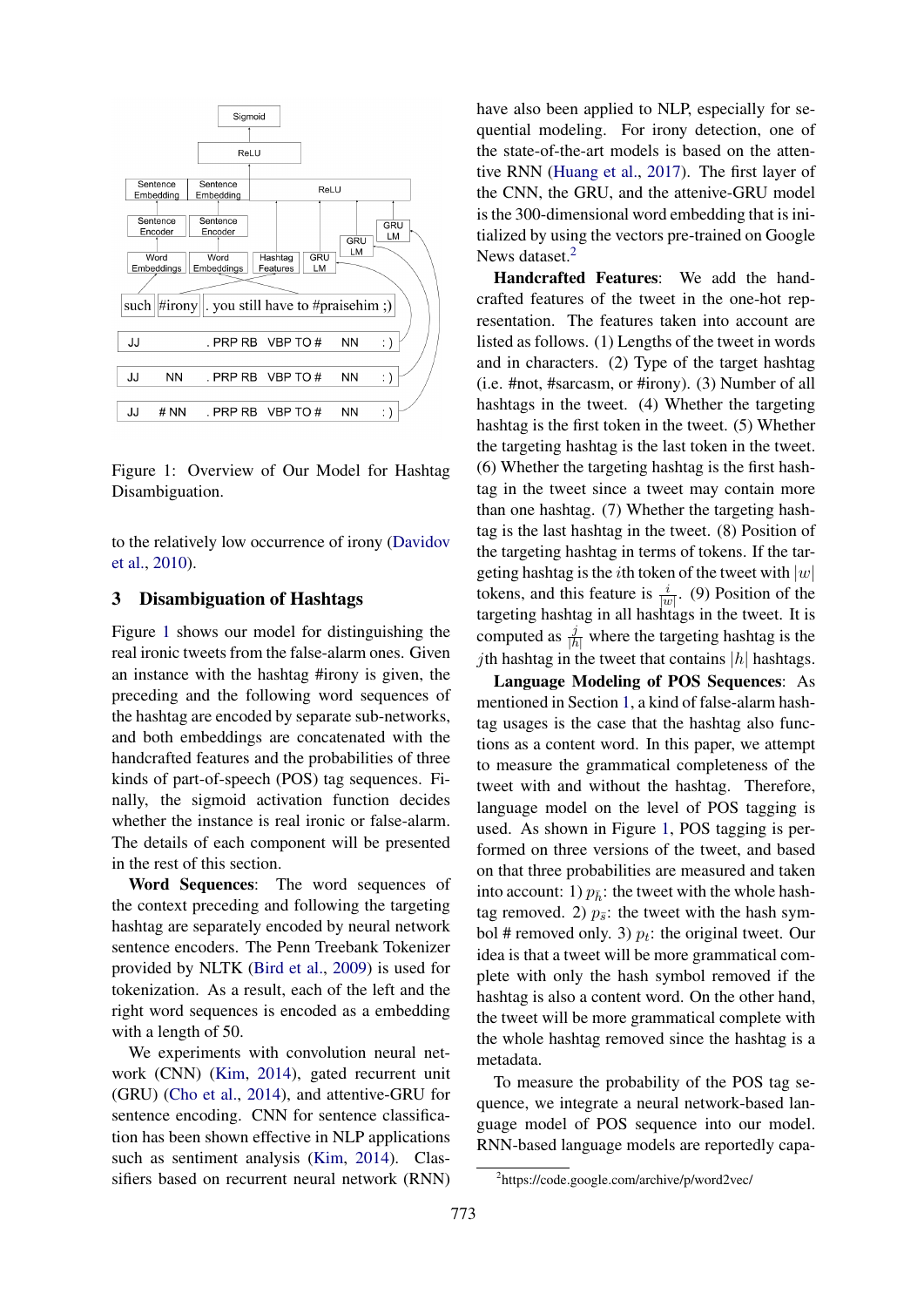ble of modeling the longer dependencies among the sequential tokens [\(Mikolov et al.,](#page-5-15) [2011\)](#page-5-15). Two millions of English tweets that are entirely different from those in the training and test data described in Section [2](#page-1-0) are collected and tagged with POS tags. We train a GRU language model on the level of POS tags. In this work, all the POS tagging is performed with the Stanford CoreNLP toolkit [\(Manning et al.,](#page-5-16) [2014\)](#page-5-16).

### <span id="page-3-0"></span>4 Experiments

We compare our model with popular neural network-based sentence classifiers including CNN, GRU, and attentive GRU. We also train a logistic regression (LR) classifier with the handcrafted features introduced in Section [3.](#page-2-0) For the imbalance data, we assign class-weights inversely proportional to class frequencies. Five-fold crossvalidation is performed. Early-stop is employed with a patience of 5 epoches. In each fold, we further keep 10% of training data for tuning the model. The hidden dimension is 50, the batch size is 32, and the Adam optimizer is employed [\(Kingma and Ba,](#page-5-17) [2014\)](#page-5-17).

Table [2](#page-3-2) shows the experimental results reported in Precision (P), Recall (R), and F-score (F). Our goal is to select the real ironic tweets for training the irony detection model. Thus, the real ironic tweets are regarded as positive, and the falsealarm ones are negative. We apply t-test for significance testing. The vanilla GRU and attentive GRU are slightly superior to the logistic regression model. The CNN model performs the worst in this task because it suffers from over-fitting problem. We explored a number of layouts and hyperparameters for the CNN model, and consistent results are observed.

Our method is evaluated with either CNN, GRU, or attentive GRU for encoding the context preceding and following the targeting hashtag. By integrating various kinds of information, our method outperforms all baseline models no matter which encoder is used. The best model is the one integrating the attentive GRU encoder, which is significantly superior to all baseline models ( $p < 0.05$ ), achieves an F-score of 88.49%,

To confirm the effectiveness of the language modeling of POS sequence, we also try to exclude the GRU language model from our best model. Experimental results show that the addition of language model significantly improves the perfor-

| Model      | <b>Encoder</b> | P      | R      | F      |
|------------|----------------|--------|--------|--------|
| LR         | N/A            | 91.43% | 75.81% | 82.89% |
| <b>CNN</b> | N/A            | 89.16% | 56.97% | 69.52% |
| GRU        | N/A            | 90.75% | 77.01% | 83.32% |
| Att.GRU    | N/A            | 87.97% | 79.69% | 83.62% |
| Our Method | <b>CNN</b>     | 90.35% | 83.84% | 86.97% |
| Our Method | <b>GRU</b>     | 90.90% | 78.39% | 84.18% |
| Our Method | Att.GRU        | 90.86% | 86.24% | 88.49% |
| $w$ /o LM  | Att.GRU        | 88.17% | 80.52% | 84.17% |
|            |                |        |        |        |

<span id="page-3-2"></span>Table 2: Results of Hashtag Disambiguation.

mance  $(p < 0.05)$ . As shown in the last row of Table [2,](#page-3-2) the F-score is dropped to 84.17%.

From the data, we observe that the instances whose  $p_{\bar{s}} \gg p_{\bar{b}}$  usually contain a indication hashtag function as a content word, and vice versa. For instances, (S5) and (S6) show the instances with the highest and the lowest  $\frac{p_{\bar{s}}}{p_{\bar{h}}}$ , respectively.

(S5) *when your #sarcasm is so advanced people actually think you are #stupid ..*

(S6) *#mtvstars justin bieber #net #not #fast*

## <span id="page-3-1"></span>5 Irony Detection

We employ our model to prune self-labeled data for irony detection. As prior work did, we collect a set of tweets that contain indication hashtags as (pseudo) positive instances and also collect a set of tweets that do not contain indication hashtags as negative instances. For each positive instance, our model is performed to predict whether it is a real ironic tweet or false-alarm ones, and the falsealarm ones are discarded.

After pruning, a set of 14,055 tweets containing indication hashtags have been reduced to 4,617 reliable positive instances according to our model. We add an equal amount of negative instances randomly selected from the collection of the tweets that do not contain indication hashtags. As a result, the prior- and the post-pruning training data, in the sizes of 28,110 and 9,234, respectively, are prepared for experiments. The dataflow of the training data pruning is shown in Figure [2.](#page-4-1)

For evaluating the effectiveness of our pruning method, we implement a state-of-the-art irony detector [\(Huang et al.,](#page-5-14) [2017\)](#page-5-14), which is based on attentive-RNN classifier, and train it on the priorand the post-pruned training data.

The test data is made by the procedure as follows. The positive instances in the test data are taken from the 1,072 human-verified ironic tweets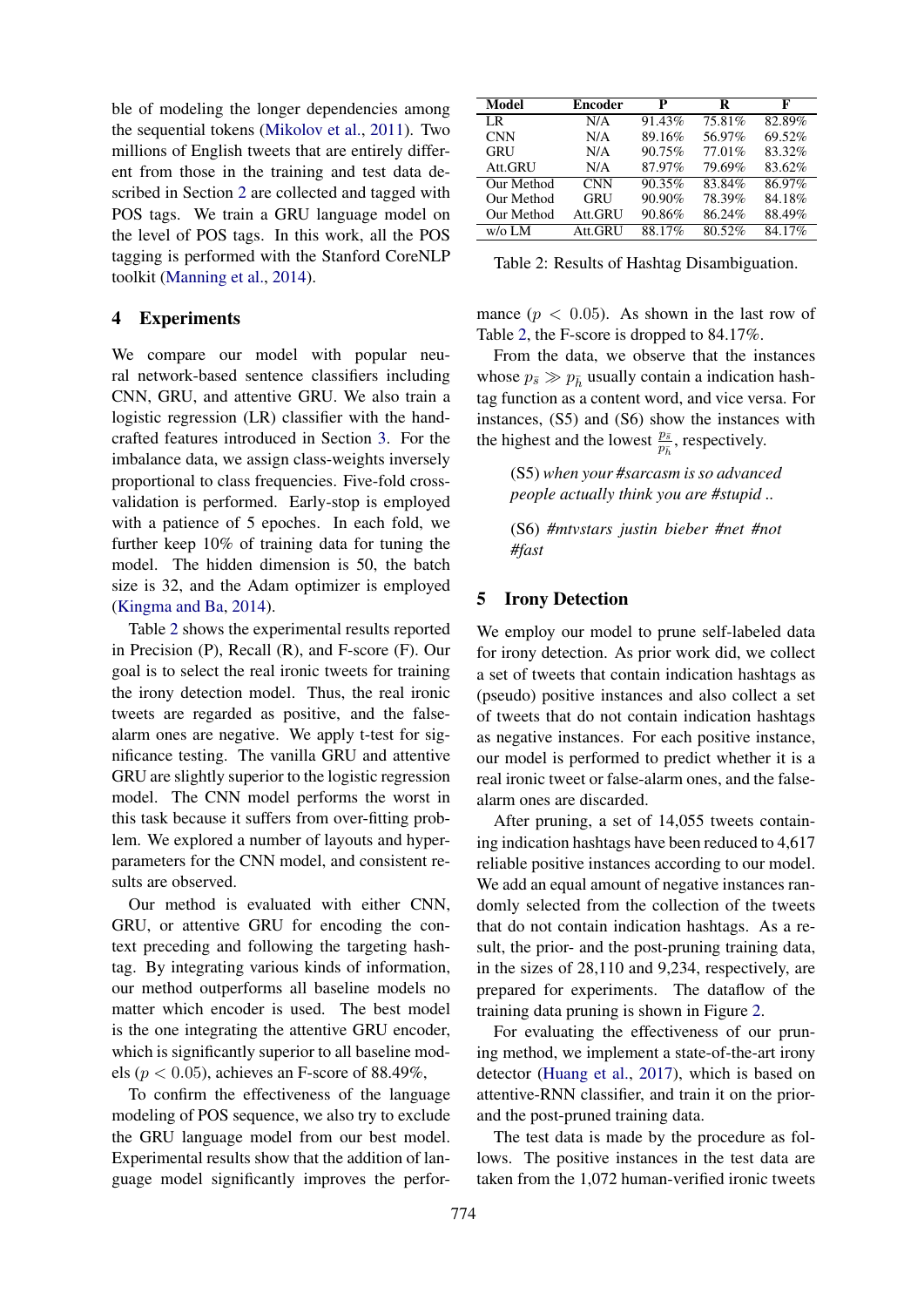

<span id="page-4-1"></span>Figure 2: Dataflow of the Training Data Pruning for Irony Detection.

| <b>Training Data</b> | Size   | p      | R      | F      |
|----------------------|--------|--------|--------|--------|
| Prior-Pruning        | 28.110 | 79.04% | 84.05% | 81.46% |
| Post-Pruning         | 9.234  | 80.83% | 85.35% | 83.03% |
| Human Verified       | 2.166  | 86.35% | 66.70% | 75.26% |

<span id="page-4-2"></span>Table 3: Performance of Irony Detection.

that are reserved for irony detection as mentioned in Section [2.](#page-1-0) The negative instances in the test data are obtained from the tweets that do not contain indication hashtags. Note that the negative instances in the test data are isolated from those in the training data. Experimental results confirm the benefit of pruning. As shown in Table [3,](#page-4-2) the irony detection model trained on the less, but cleaner data significantly outperforms the model that is trained on all data ( $p < 0.05$ ).

We compare our pruning method with an alternative approach that trains the irony detector on the human-verified data directly. Under this circumstances, the 1,083 ironic instances for training our hashtag disambiguation model are currently mixed with an equal amount of randomly sampled negative instances, and employed to train the irony detector. As shown in the last row of Table [3,](#page-4-2) the irony detector trained on the small data does not compete with the models that are trained on larger amount of self-labeled data. In other words, our data pruning strategy forms a semi-supervised learning that benefits from both self-labeled data and human annotation. Note that this task and the dataset are different from those of the official evaluation of SemEval 2018 Task 3, so the experimental results cannot be directly compared.

The calibrated confidence output by the sigmoid layer of our hashtag disambiguation model can be regarded as a measurement of the reliability of an instance [\(Niculescu-Mizil and Caru](#page-5-18)[ana,](#page-5-18) [2005;](#page-5-18) [Guo et al.,](#page-5-19) [2017\)](#page-5-19). Thus, we can sort



<span id="page-4-3"></span>Figure 3: Performance of Irony Detection with Different Threshold Values for Data Pruning.

all self-labeled data by their calibrated confidence and control the size of training set by adjusting the threshold. The higher the threshold value is set, the less the training instances remain. Figure [3](#page-4-3) shows the performances of the irony detector trained on the data filtered with different threshold values. For each threshold value, the bullet symbol (•) indicates the size of training data, and the bar indicates the F-score achieved by the irony detector trained on those data. The best result achieved by the irony detector trained on the 9,234 data filtered by our model with the default threshold value (0.5). This confirms that our model is able to select useful training instances in a strict manner.

#### <span id="page-4-0"></span>6 Conclusion

Self-labeled data is an accessible and economical resource for a variety of learning-based applications. However, directly using the labels made by the crowd as ground-truth for training and testing may lead to inaccurate performance due to the reliability issue. This paper addresses this issue in the case of irony detection by proposing a model to remove two kinds of false-alarm tweets from the training data. Experimental results confirm that the irony detection model benefits from the less, but cleaner training data. Our approach can be applied to other topics that rely on self-labeled data.

#### Acknowledgements

This research was partially supported by Ministry of Science and Technology, Taiwan, under grants MOST-105-2221-E-002-154-MY3, MOST-106- 2923-E-002-012-MY3 and MOST-107-2634-F-002-011-.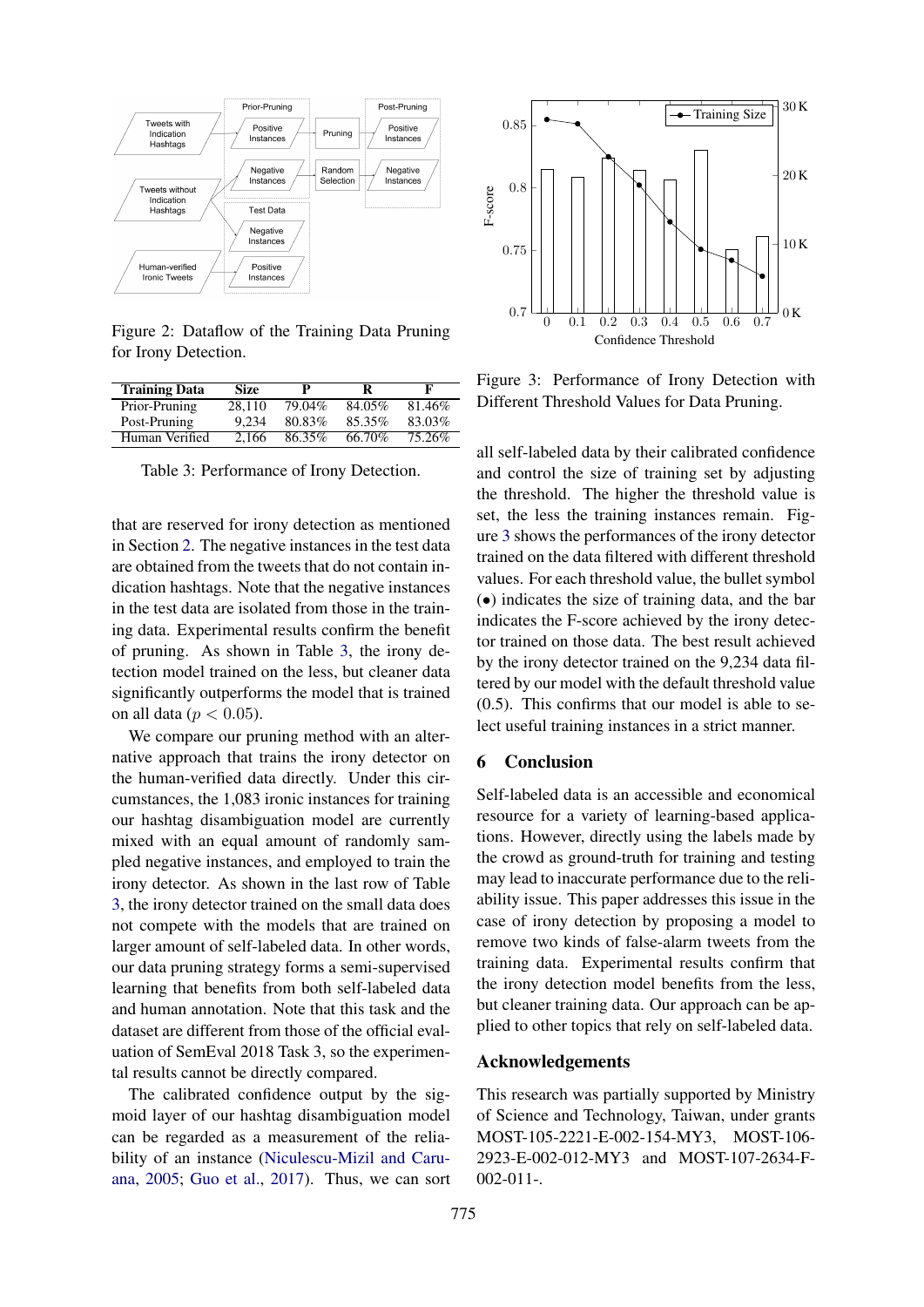#### References

- <span id="page-5-11"></span>Steven Bird, Edward Loper, and Ewan Klein. 2009. *Natural Language Processing with Python*. O'Reilly Media Inc.
- <span id="page-5-13"></span>Kyunghyun Cho, Bart van Merrienboer, Çaglar Gülçehre, Fethi Bougares, Holger Schwenk, and Yoshua Bengio. 2014. [Learning phrase representa](http://arxiv.org/abs/1406.1078)[tions using RNN encoder-decoder for statistical ma](http://arxiv.org/abs/1406.1078)[chine translation.](http://arxiv.org/abs/1406.1078) *CoRR*, abs/1406.1078.
- <span id="page-5-3"></span>Keith Cortis, André Freitas, Tobias Daudert, Manuela Huerlimann, Manel Zarrouk, Siegfried Handschuh, and Brian Davis. 2017. [Semeval-2017 task 5: Fine](http://www.aclweb.org/anthology/S17-2089)[grained sentiment analysis on financial microblogs](http://www.aclweb.org/anthology/S17-2089) [and news.](http://www.aclweb.org/anthology/S17-2089) In *Proceedings of the 11th International Workshop on Semantic Evaluation (SemEval-2017)*, pages 519–535, Vancouver, Canada. Association for Computational Linguistics.
- <span id="page-5-7"></span>Dmitry Davidov, Oren Tsur, and Ari Rappoport. 2010. [Semi-supervised recognition of sarcasm in twitter](http://www.aclweb.org/anthology/W10-2914) [and amazon.](http://www.aclweb.org/anthology/W10-2914) In *Proceedings of the Fourteenth Conference on Computational Natural Language Learning*, pages 107–116, Uppsala, Sweden. Association for Computational Linguistics.
- <span id="page-5-9"></span>Andrea Esuli and Fabrizio Sebastiani. 2013. [Improving](https://doi.org/10.1145/2516889) [text classification accuracy by training label clean](https://doi.org/10.1145/2516889)[ing.](https://doi.org/10.1145/2516889) *ACM Trans. Inf. Syst.*, 31(4):19:1–19:28.
- <span id="page-5-10"></span>Fumiyo Fukumoto and Yoshimi Suzuki. 2004. Correcting category errors in text classification. In *Proceedings of Coling 2004*, pages 868–874, Geneva, Switzerland. COLING.
- <span id="page-5-4"></span>Debanjan Ghosh, Weiwei Guo, and Smaranda Muresan. 2015. [Sarcastic or not: Word embeddings to](http://aclweb.org/anthology/D15-1116) [predict the literal or sarcastic meaning of words.](http://aclweb.org/anthology/D15-1116) In *Proceedings of the 2015 Conference on Empirical Methods in Natural Language Processing*, pages 1003–1012, Lisbon, Portugal. Association for Computational Linguistics.
- <span id="page-5-19"></span>Chuan Guo, Geoff Pleiss, Yu Sun, and Kilian Q. Weinberger. 2017. [On calibration of modern neural net](http://proceedings.mlr.press/v70/guo17a.html)[works.](http://proceedings.mlr.press/v70/guo17a.html) In *Proceedings of the 34th International Conference on Machine Learning*, volume 70 of *Proceedings of Machine Learning Research*, pages 1321–1330, International Convention Centre, Sydney, Australia. PMLR.
- <span id="page-5-6"></span>Cynthia Van Hee, Els Lefever, and Vronique Hoste. 2018. Semeval-2018 task 3: Irony detection in english tweets. In *Proceedings of the 12th International Workshop on Semantic Evaluation (SemEval-2018)*, New Orleans, LA, USA.
- <span id="page-5-14"></span>Yu-Hsiang Huang, Hen-Hsen Huang, and Hsin-Hsi Chen. 2017. Irony detection with attentive recurrent neural networks. In *European Conference on Information Retrieval*, pages 534–540. Springer.
- <span id="page-5-12"></span>Yoon Kim. 2014. [Convolutional neural networks](http://www.aclweb.org/anthology/D14-1181) [for sentence classification.](http://www.aclweb.org/anthology/D14-1181) In *Proceedings of the*

*2014 Conference on Empirical Methods in Natural Language Processing (EMNLP)*, pages 1746–1751, Doha, Qatar. Association for Computational Linguistics.

- <span id="page-5-17"></span>Diederik P. Kingma and Jimmy Ba. 2014. [Adam:](http://arxiv.org/abs/1412.6980) [A method for stochastic optimization.](http://arxiv.org/abs/1412.6980) *CoRR*, abs/1412.6980.
- <span id="page-5-8"></span>Hassan H. Malik and Vikas S. Bhardwaj. 2011. [Au](https://doi.org/10.1109/ICDMW.2011.36)[tomatic training data cleaning for text classification.](https://doi.org/10.1109/ICDMW.2011.36) In *Proceedings of the 2011 IEEE 11th International Conference on Data Mining Workshops*, ICDMW '11, pages 442–449, Washington, DC, USA. IEEE Computer Society.
- <span id="page-5-16"></span>Christopher D. Manning, Mihai Surdeanu, John Bauer, Jenny Finkel, Steven J. Bethard, and David Mc-Closky. 2014. [The Stanford CoreNLP natural lan](http://www.aclweb.org/anthology/P/P14/P14-5010)[guage processing toolkit.](http://www.aclweb.org/anthology/P/P14/P14-5010) In *Association for Computational Linguistics (ACL) System Demonstrations*, pages 55–60.
- <span id="page-5-15"></span>Tomas Mikolov, Stefan Kombrink, Anoop Deoras, Lukar Burget, and Jan Cernocky. 2011. Rnnlmrecurrent neural network language modeling toolkit. In *Proc. of the 2011 ASRU Workshop*, pages 196– 201.
- <span id="page-5-1"></span>Saif Mohammad, Svetlana Kiritchenko, Parinaz Sobhani, Xiaodan Zhu, and Colin Cherry. 2016. [Semeval-2016 task 6: Detecting stance in tweets.](http://www.aclweb.org/anthology/S16-1003) In *Proceedings of the 10th International Workshop on Semantic Evaluation (SemEval-2016)*, pages 31– 41, San Diego, California. Association for Computational Linguistics.
- <span id="page-5-18"></span>Alexandru Niculescu-Mizil and Rich Caruana. 2005. [Predicting good probabilities with supervised learn](https://doi.org/10.1145/1102351.1102430)[ing.](https://doi.org/10.1145/1102351.1102430) In *Proceedings of the 22Nd International Conference on Machine Learning*, ICML '05, pages 625–632, New York, NY, USA. ACM.
- <span id="page-5-5"></span>Lotem Peled and Roi Reichart. 2017. [Sarcasm sign:](http://aclweb.org/anthology/P17-1155) [Interpreting sarcasm with sentiment based mono](http://aclweb.org/anthology/P17-1155)[lingual machine translation.](http://aclweb.org/anthology/P17-1155) In *Proceedings of the 55th Annual Meeting of the Association for Computational Linguistics (Volume 1: Long Papers)*, pages 1690–1700, Vancouver, Canada. Association for Computational Linguistics.
- <span id="page-5-0"></span>Ashequl Qadir and Ellen Riloff. 2014. [Learning](http://www.aclweb.org/anthology/D14-1127) [emotion indicators from tweets: Hashtags, hash](http://www.aclweb.org/anthology/D14-1127)[tag patterns, and phrases.](http://www.aclweb.org/anthology/D14-1127) In *Proceedings of the 2014 Conference on Empirical Methods in Natural Language Processing (EMNLP)*, pages 1203–1209, Doha, Qatar. Association for Computational Linguistics.
- <span id="page-5-2"></span>Parinaz Sobhani, Diana Inkpen, and Xiaodan Zhu. 2017. [A dataset for multi-target stance detection.](http://www.aclweb.org/anthology/E17-2088) In *Proceedings of the 15th Conference of the European Chapter of the Association for Computational Linguistics: Volume 2, Short Papers*, pages 551–557, Valencia, Spain. Association for Computational Linguistics.